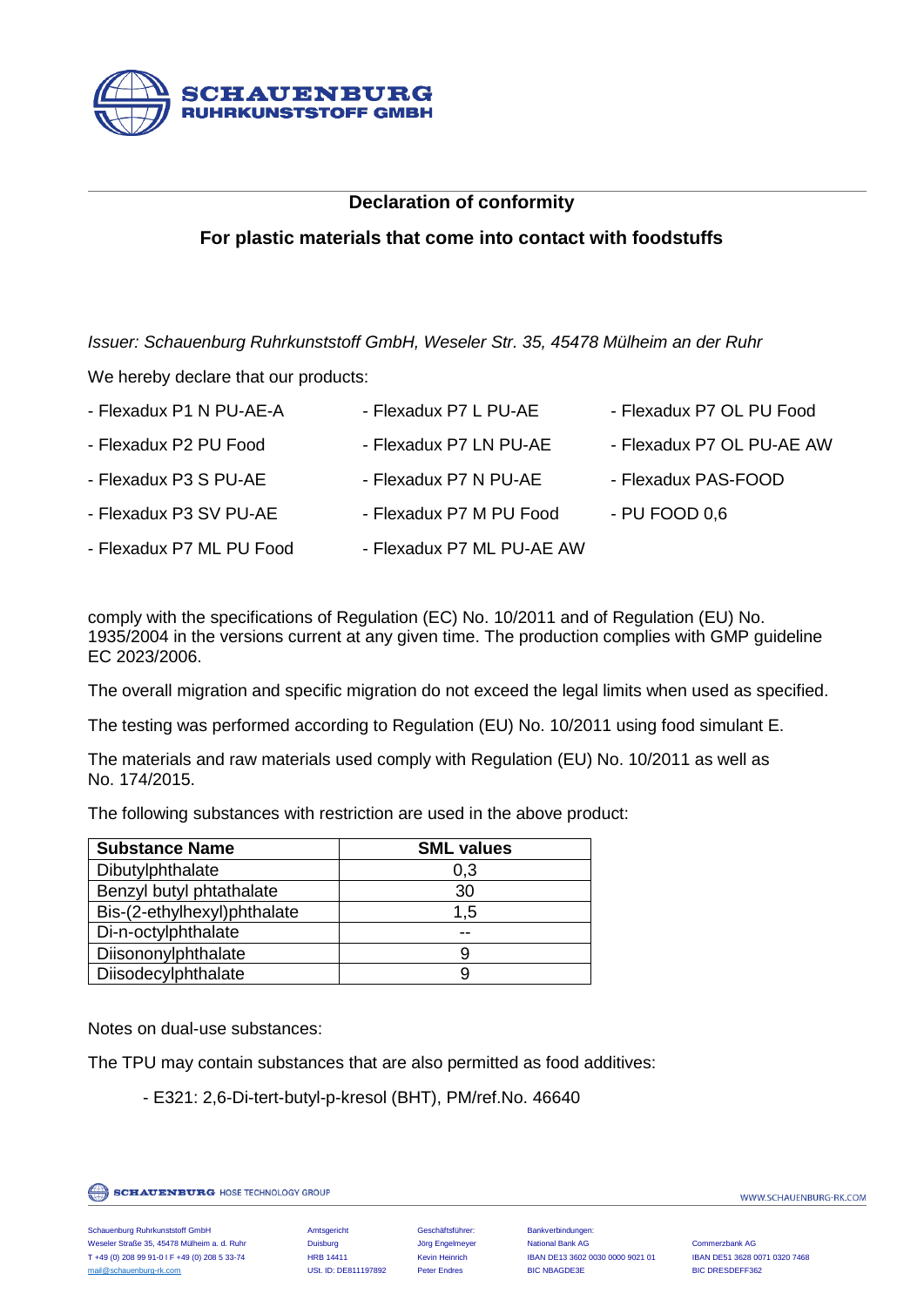

## **Specifications regarding the intended use or restrictions:**

Type/types of food for contact with which the material is suitable:

- Grains; grain products (flakes, popcorn, cornflakes, flour, semolina, starch, pasta products, dry baked goods without fatty substances on the surface)

- Potato starch; sugar; solid sugar products that do not contain any fats on the surface

- Dried fruit, either whole or in the form of flour or powder; whole fresh or chilled fruit

- Dried vegetables, either whole or in the form of flour or powder; whole fresh or chilled vegetables

- Peeled, dried edible nuts (peanuts, chestnuts, almonds, hazelnuts, walnuts, pine nuts, and similar)

- Shelled eggs, egg yolks, or egg whites, powdered or dried; powdered milk; cheese, whole, with rind

- Preparations for soups and broths, homogenised composite food preparations, ready-made meals, powdered or dried, without fatty substances on the surface

- Yeasts and raising agents, dried; sliced bread with bread spreads, sandwiches, toasts, and similar items, without fatty substances on the surface

- Dried foods without fatty substances on the surface; frozen or refrigerated foods

- Table salt; coffee beans and powder, aromatic and other plants (camomile, mallow, mint, lime blossoms, tea, and others)

- Spices and flavouring agents in their ordinary state (cinnamon, cloves, powdered mustard, pepper, vanilla, saffron, and others)

Ratio of surface area in contact with food to volume used to establish the conformity of the material or article: Area to volume ratio =  $10 \text{ dm}^2$  / kg of food

**SCHAUENBURG HOSE TECHNOLOGY GROUP** 

Schauenburg Ruhrkunststoff GmbH Amtsgericht Geschäftsführer: Bankverbindungen: Weseler Straße 35, 45478 Mülheim a. d. Ruhr Duisburg Jörg Engelmeyer National Bank AG Commerzbank AG T +49 (0) 208 99 91-0 I F +49 (0) 208 5 33-74 HRB 14411 Kevin Heinrich IBAN DE13 3602 0030 0000 9021 01 IBAN DE51 3628 0071 0320 7468 [mail@schauenburg-rk.com](mailto:mail@schauenburg-rk.com) **DST. ID: DE811197892** Peter Endres BIC NBAGDE3E BIC NEAGESDEFF362

WWW.SCHAUENBURG-RK.COM